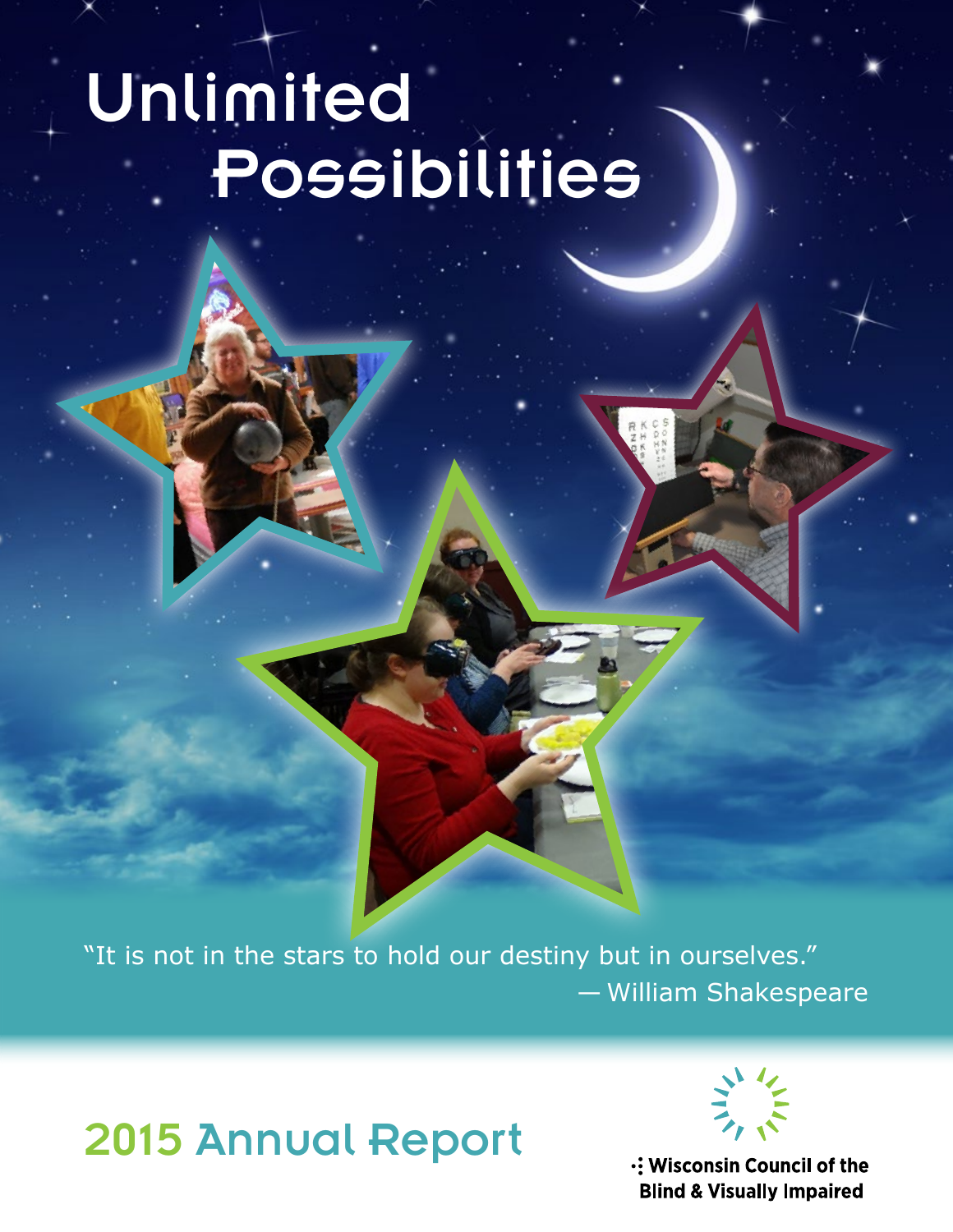**The mission of the Wisconsin Council of the Blind & Visually Impaired is to promote the dignity and independence of people in Wisconsin who are blind or visually impaired by providing services, advocating legislation, and educating the general public.**

### Greetings!

The **Wisconsin Council of the Blind & Visually Impaired**

is truly a one-of-a-kind organization. It is the only organization in Wisconsin created by blind and visually impaired people to help meet the needs of the blind and visually impaired people within the state. Through the work of the Council in 2015, we continued to change attitudes about blindness and blind people by providing advocacy, education, and information, not only to other blind and visually impaired persons, but also to the communities-at-large.

2015 marked twenty-five years since the passage of the Americans with Disabilities Act in 1990. Although some things, such as accessibility, have changed for the better, the number of disabled versus non-disabled workers continues to grow more and more disproportionate. Disabled persons who are qualified for jobs are often turned away, and those who do find work typically earn less than their non-disabled counterparts. This is one reason why every year the Council awards scholarships to blind and visually impaired students pursuing technical, undergraduate, graduate, and professional degrees. We are filling in the gaps by providing many services and supportive networks to our collaborating partners who also serve people who are blind or visually impaired.

It is our mission to help change the way in which individuals and communities cope with vision loss by providing low vision evaluations, adaptive aids and appliances, instruction, direction, advocacy, support and proving that there are unlimited possibilities for individuals living with vision loss.

We hope you enjoy reading of our successes in this Annual Report. We are proud to share it with you.

With warm regards,



ristephen

Chris Richmond 2015 Council President



Loretta Himmelsbach **Executive Director Rice Lake** Executive Director

#### **2015 Board of Directors**

Executive Committee

**Chris Richmond** President Janesville

**Rhonda Staats** 1st Vice President La Crosse

**Nona Graves** 2nd Vice President West Allis

**Steve Johnson Secretary** La Crosse

**Kathleen Brockman Treasurer** Milwaukee

Board Members

**Nurudeen Amusa** Milwaukee

**Rosemary Goodrich** Milwaukee

**Karen Heesen** Janesville

**Tom Jeray** Madison

**Denise Jess** Madison

**Richard Johnson** Janesville

**Annika Konrad** Madison

**Frank Lopez** Sun Prairie

**Bruce Parkinson** Two Rivers

**Chelsea Reilly** Edgerton

**Dan Sippl** Eau Claire

**Gary Traynor**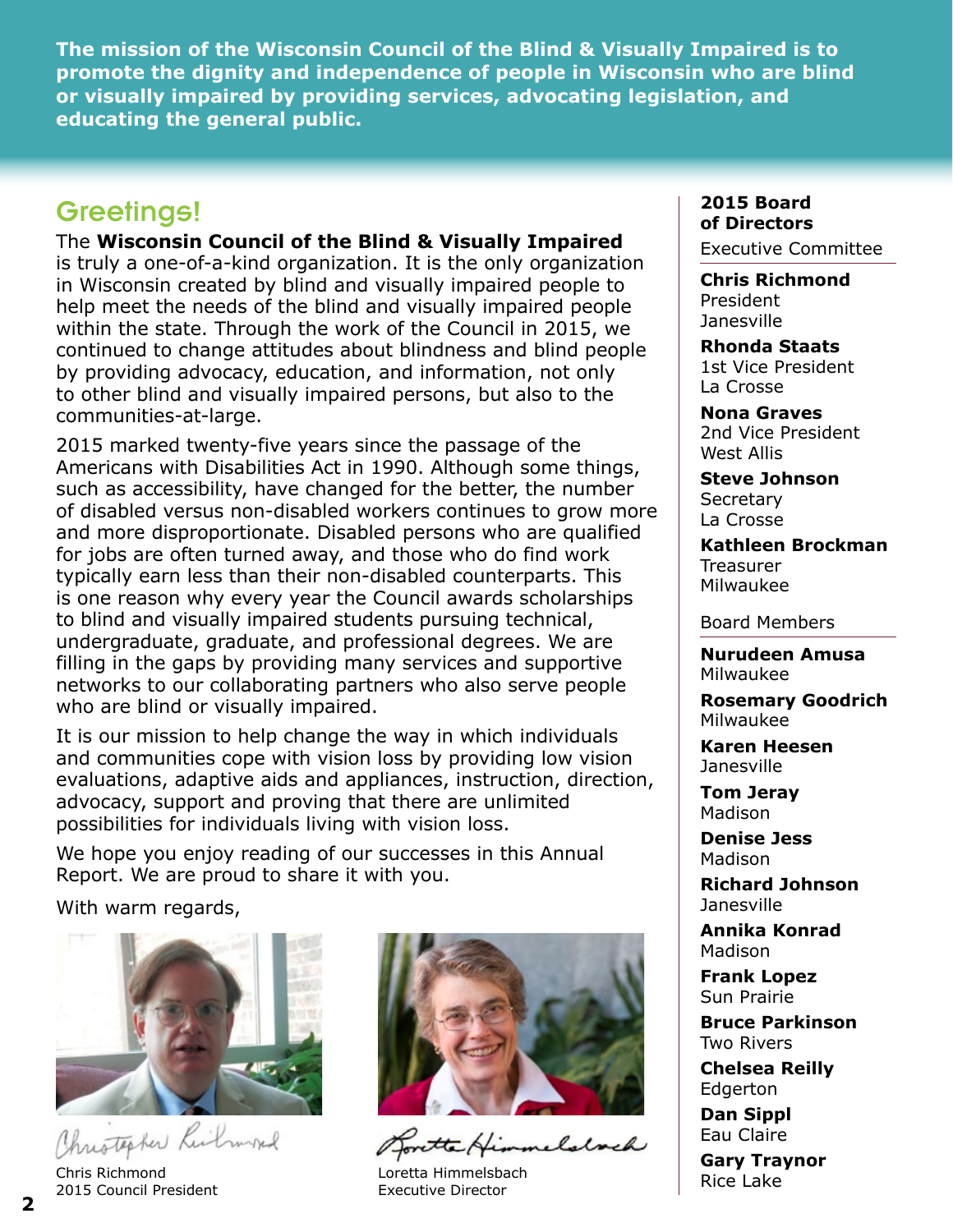## Reaching for the Stars: Outreach Opportunities

In March, the Council was proud to take part in **The Big Share,** the first online giving day held in the Madison area, organized by Community Shares of Wisconsin. Through online donations, the Council raised more than \$3,800 from individuals and cash prizes offered by local businesses. About 67 percent of the donors had not previously donated to the Council and it was the first time WCBVI focused on online giving.

"The Big Share provided an opportunity for the Council to reach out to potential donors through social media," said Lori Werbeckes, Fund Development Director. "We were able to showcase the services we provide to a new audience and therefore expand awareness of the needs faced by blind and visually impaired people in Wisconsin. The results were overwhelmingly positive for the Council."

The Council celebrated another inaugural event with the **Fox Valley Low Vision Fair** on August 28 in Appleton. About 120 participants from 22 communities attended the fair, providing positive feedback. Jean

Kalscheur, Education and Vision Services Director, said the low vision fair

The first-ever Big Share raises dollars and awareness for the Council.

provided valuable information concerning local vendors,

especially during the break-out sessions.

"The speakers really did well at engaging the audience and providing useful information on library services, transportation, safe community mobility, and self-advocacy," said Kalscheur. "The listening

Low Vision Fair attendees review products during vendor fair.

session gave the Council valuable feedback and helped with our plans going forward."

During the year, the Council hosted several **educational outreach events** throughout the state, along with three webinars. Overall, the Council took part in 150 educational and outreach opportunities and more than 7,000 attended.

"From our founding as a Council, educational outreach has been a cornerstone of who we are," said Executive Director Loretta Himmelsbach. "From helping legislators understand the unique challenges of persons with visual impairment to the general public's understanding of common rules of courtesy, the Council informs people throughout the state of best practices and helpful hints. This is accomplished through technology such as webinars, through health and low vision fairs, low vision forums, and one-on-one visits with clients and family

members. Our educational events have some of the best people in the field leading them!"

The Eau Claire Lions Club presents a check to the WCBVI Recreation Committee at their winter bowling event.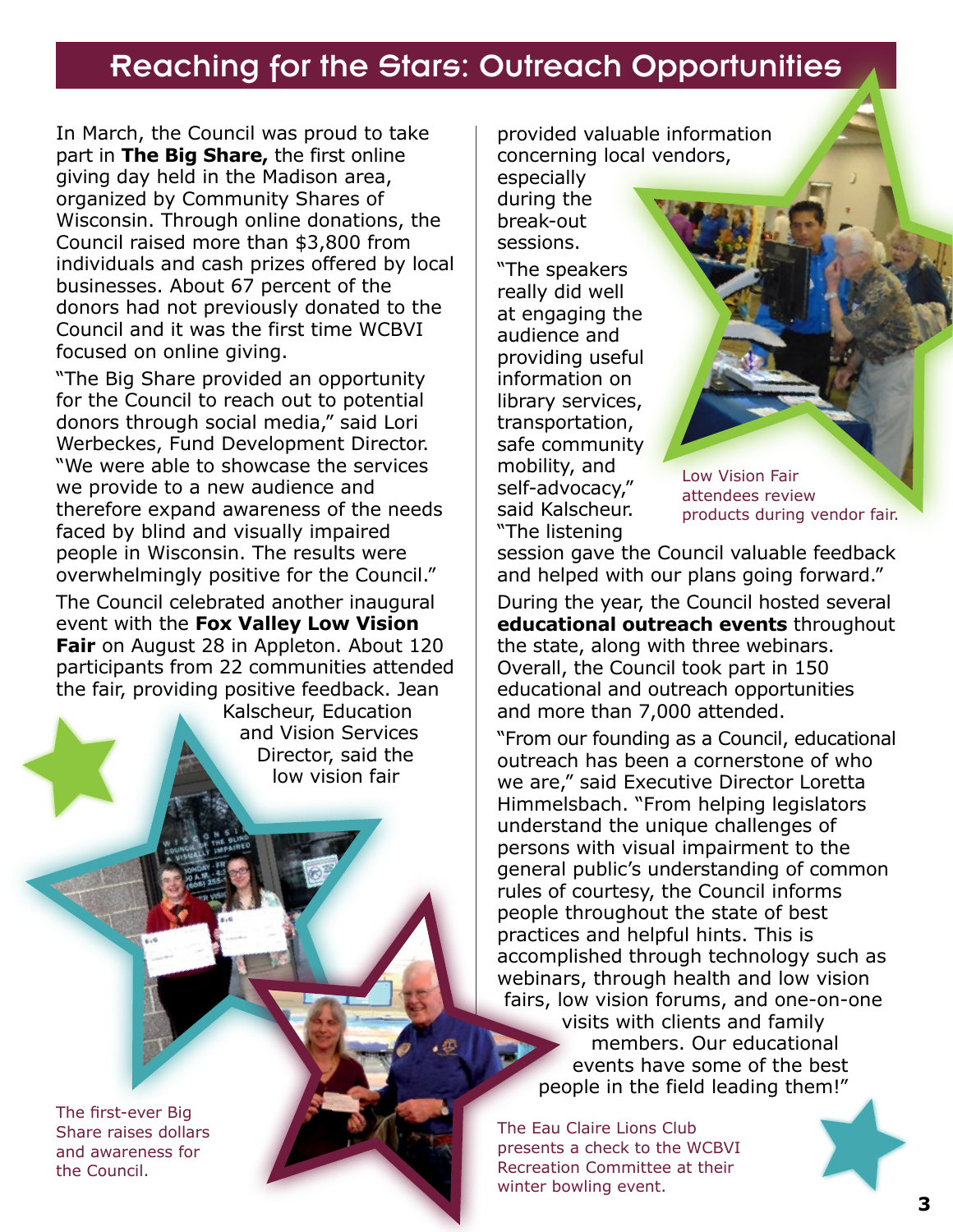## By The Numbers:



**Wisconsin**



**people received individual support through assistive technology training, in-home vision rehabilitation visits, low vision evaluations, orientation and mobility training**



Financial



The accompanying condensed financial data and graphical presentations as of and for the year ended December 31, 2015 were derived from the consolidated statements which were audited by Smith & Gesteland, LLP. The data and graphical presentations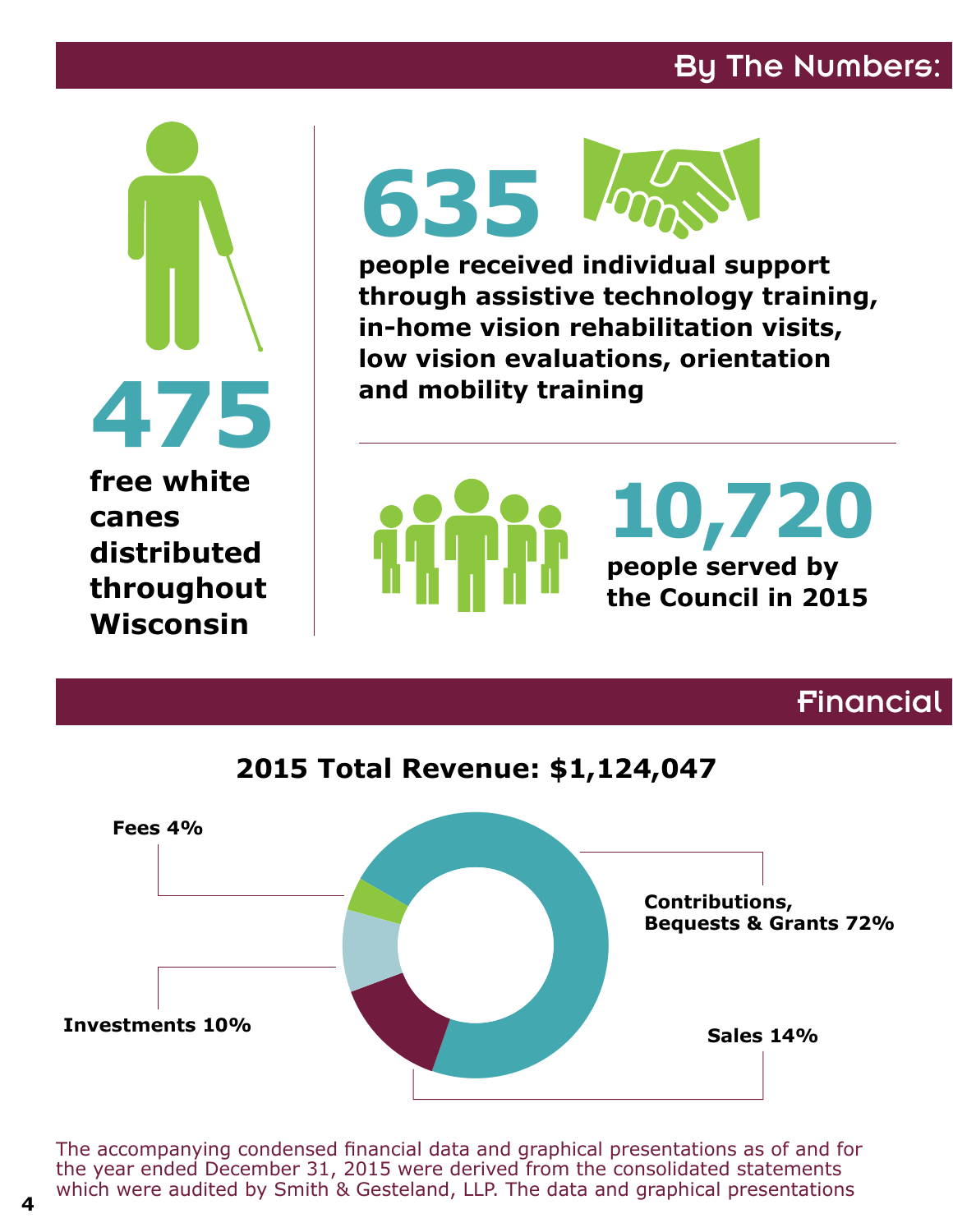## Council Activities in 2015



**7,227**

**people attended Council-sponsored seminars, programs and presentations**



**2,383 customers in the Sharper Vision Store**

**2,883**

**volunteer and legislative advocacy hours donated by friends and supporters**

## **Statement**



should be read in conjunction with the Wisconsin Council of the Blind & Visually Impaired's consolidated financial statements and the auditor's report. Complete copies of these statements are available upon request.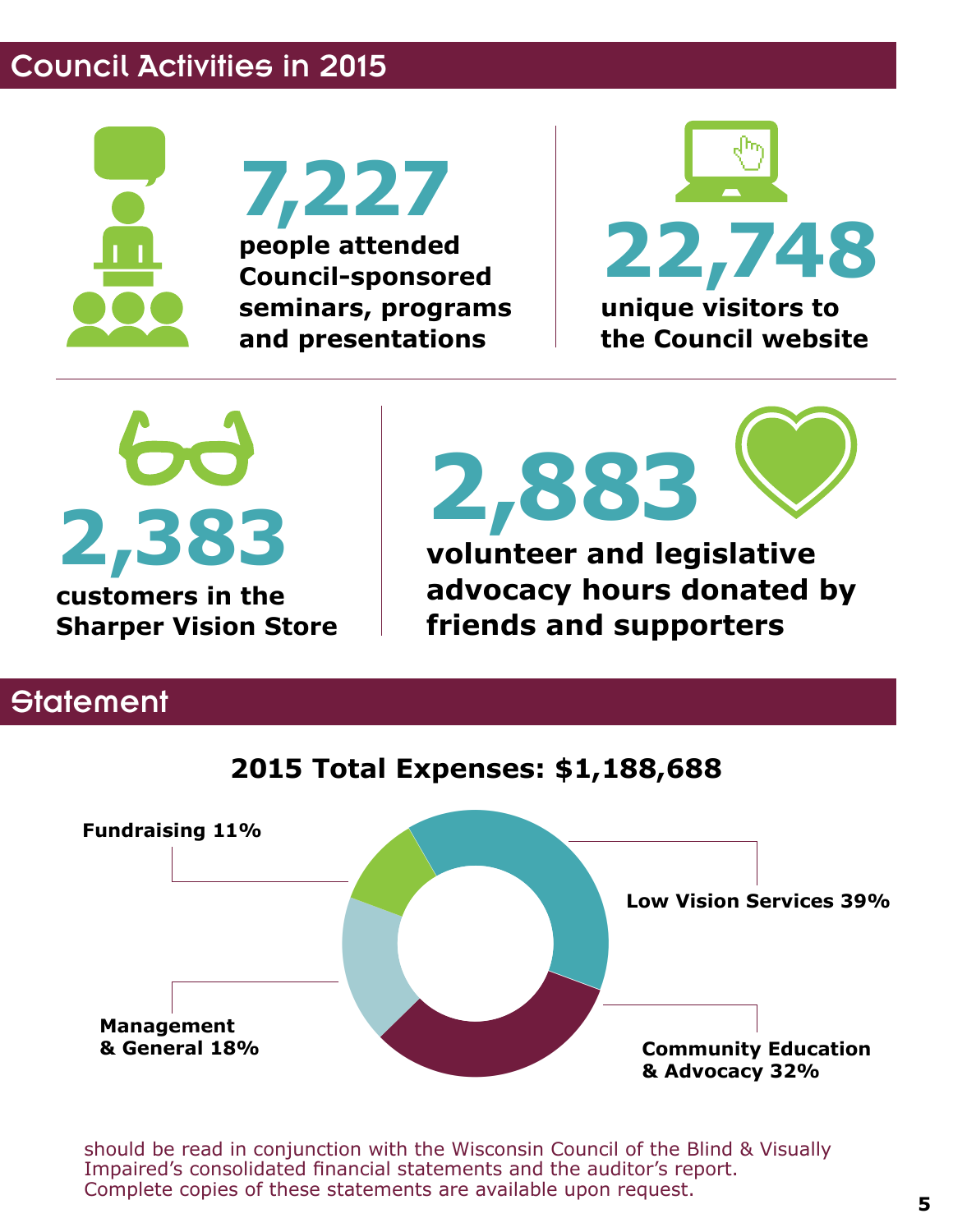## Out of this World: Service and Operations

Low Vision Therapist Amy Wurf joined WCBVI in January.

In January 2015, the Council hired **Amy Wurf** as its new **Low Vision Therapist** and opened the **Low Vision Clinic** at the WCBVI office in Madison. Wurf brings almost 20 years of experience to the Council, with the majority of her experience in

helping veterans with low vision at VA hospitals in Chicago and Madison.

As word started to spread that Wurf could offer low vision evaluations at the Council office, she began meeting more and more clients each month. In total, Wurf performed 72 low vision evaluations last year.

"Doctors have become more familiar with us because their patients have really helped get the word out; that's why our numbers keep going up," Wurf said. "We're also able to retain clients because people hear such good things about the Council."

The Low Vision Clinic is located adjacent to the Sharper Vision Store, which provides many of her clients with visual aids.

"A lot of people don't even know we have the store right here," Wurf said. "I've been trying to let people know that we are more than just an agency. We have so many things that can help. People come in and are just blown away by the store."

Education and Vision Services Director Jean Kalscheur said the addition of LED lighting in late 2015 at the store and the Low Vision Clinic have provided many benefits, including making evaluations easier.

2015 was a benchmark year for the **Vision Services Team** as it met with exactly **500 clients.** Wurf, Kalscheur and Vision Rehabilitation Teacher Virginia DeBlaey, traveled to homes across southern Wisconsin serving clients with

rehabilitation needs, and the opening of the Low Vision Clinic allowed clients to have an evaluation at the Council office. The addition of Wurf helped the team increase its number of clients by 42% from last year.

"The Vision Services Team continues to provide individual instruction using specialized products from our Sharper Vision Store as well as techniques for performing tasks around the house, such as cooking and cleaning," DeBlaey said. "We also introduce many of our clients to accessible technology like voice-over on IOS devices and other screen-reading software for Windows computers."

At the Sharper Vision Store, **the implementation of Clover, a new credit** card machine, has made documenting purchases more accessible for visually impaired staff members. Clover features a talking touch screen for all of its functions and works well with the store's QuickBooks accounting software.

"With the automated voice, it's really slick to use," said Assistant Store Manager Tim Davis. "It's pretty neat. With the old one we had, it was a 10-step process, but this is much simpler to use, giving us more independence."

Overall, the store enjoyed another strong year, bringing in **2,383 customers** and setting a record with **\$159,560 in total sales.**

Store Manager Brent Perzentka added several innovative products for demonstration like the Amazon Echo and the Victor Stream Reader. The Amazon Echo is a wireless speaker and voice command device. The Victor Stream Reader is a portable handheld media player that can store files for books, magazines, music and other media. While the Store does not keep these items in stock, Perzentka helps interested customers find where they can purchase them, if interested.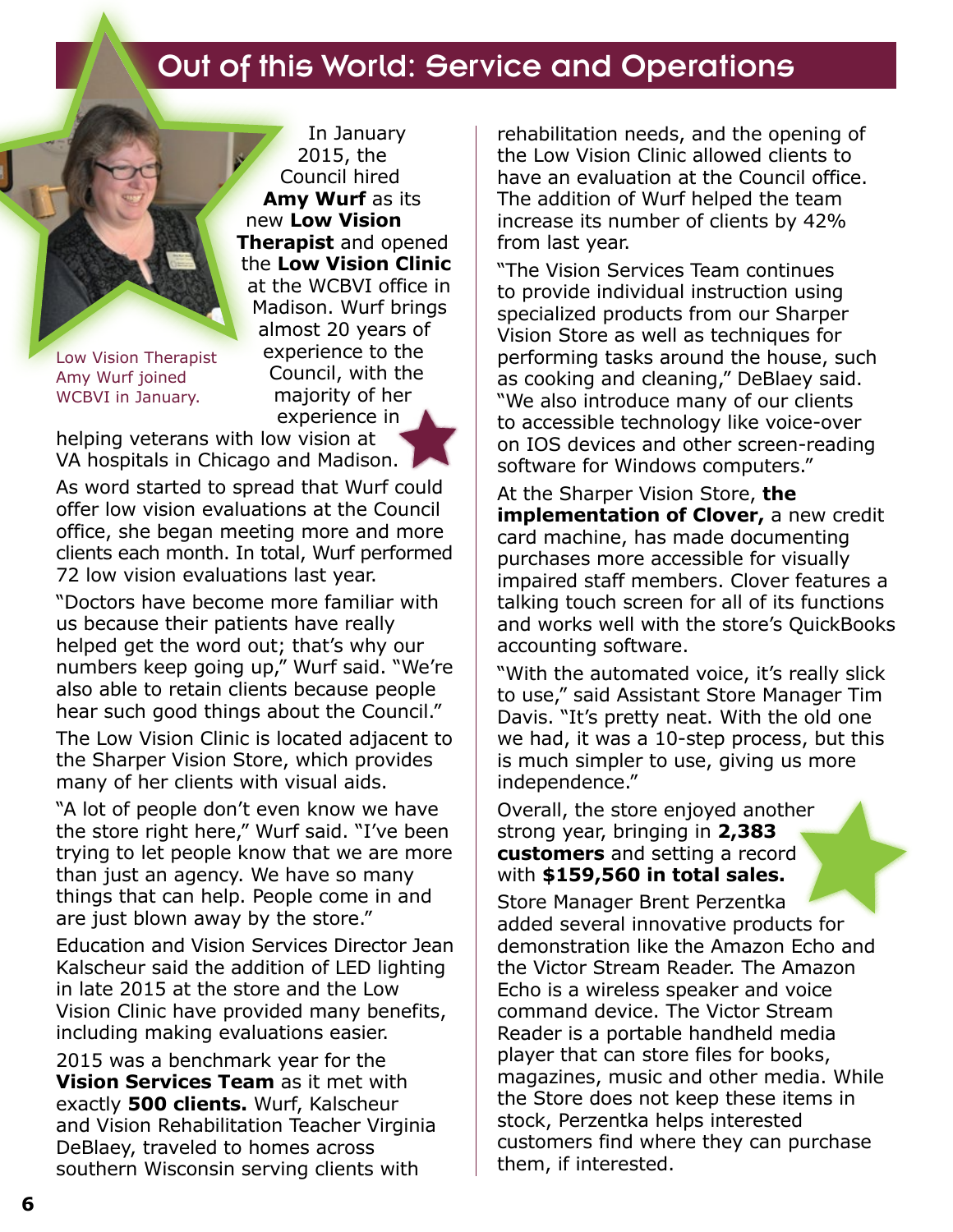## Above and Beyond: Your Legacy

Nearly 65 years ago, a group of people from various organizations and backgrounds — all with vision loss — had the passion and foresight to work together in creating the Wisconsin Council of the Blind. An evolving and growing organization goes through changes, which for us included the addition of vision services and education. These founders combined their talents and resources to establish the Legacy Circle of today's Wisconsin Council of the Blind & Visually Impaired.

Kathy Brockman, Council board member and supporter, explained why it was important for her to become a Legacy Circle member. "I think of any legacy as providing something for the future. In this case, our funds will help continue the Council's great work of serving people who are blind or visually impaired around the state," says Kathy.

The importance of the Legacy Circle lives on today. Over the past sixty plus years, hundreds of people have made planned gifts to the Council, which enable us to serve future generations of people with vision loss.

If you plan to remember the Council with a planned gift in your estate, please contact Lori Werbeckes at (608)237-8114 or email at lwerbeckes@wcblind.org.

#### **Legacy Circle Members**

Helen Bewick Kathleen Brockman Ray Cubberly Anonymous Steve Johnson Ester Lovelace Stan Nelson Arnold & Alice Tucker Scott & Beverly Verhage Chris & Theresa Zenchenko

#### **We gratefully received bequests from:**

Ruth Birge Marion & Albert Deppeler Gertrude Gebhardt Louis Haas Family Trust Emil Hunkel Claremont Jackson William Moll Thomas Sinicki

Arnold & Alice Tucker

Kathy Brockman

#### **We received gifts in memory of:**

Elliouse Beatty Jerome Beere Stella Stone Berven Frances Boles George Brandt Elaine Brown Dr. F. D. Buttner Bob Byrd Marion Chappelle Omer Creydt Elizabeth Russell Davis Milton Delforge Mina Ehly Donald Engen Elvere Evans Patricia Feller Eleanor Garbelman Lorean Gifford Robert Goetzke Phyllis Gorski Adeline Goyke Donna Grams Florence Gruennert Ruth Guttromson Lloyd Harmon Bonnie Hodge Eugene Houtman Craig Hudziak Betty Kane Darrell Kangas Marcella Kennedy Nancy Kerr Edna Knitt Lois Kruse Russ La Francis Agnes & Elmer Meyer Dale O'Connell Lucille Olson Alice Orchall Lester Peter Arthur Quasius, Jr. Mary Jane Reese Joshua Robinson Mary Louise Schampers

**Continued on next page**